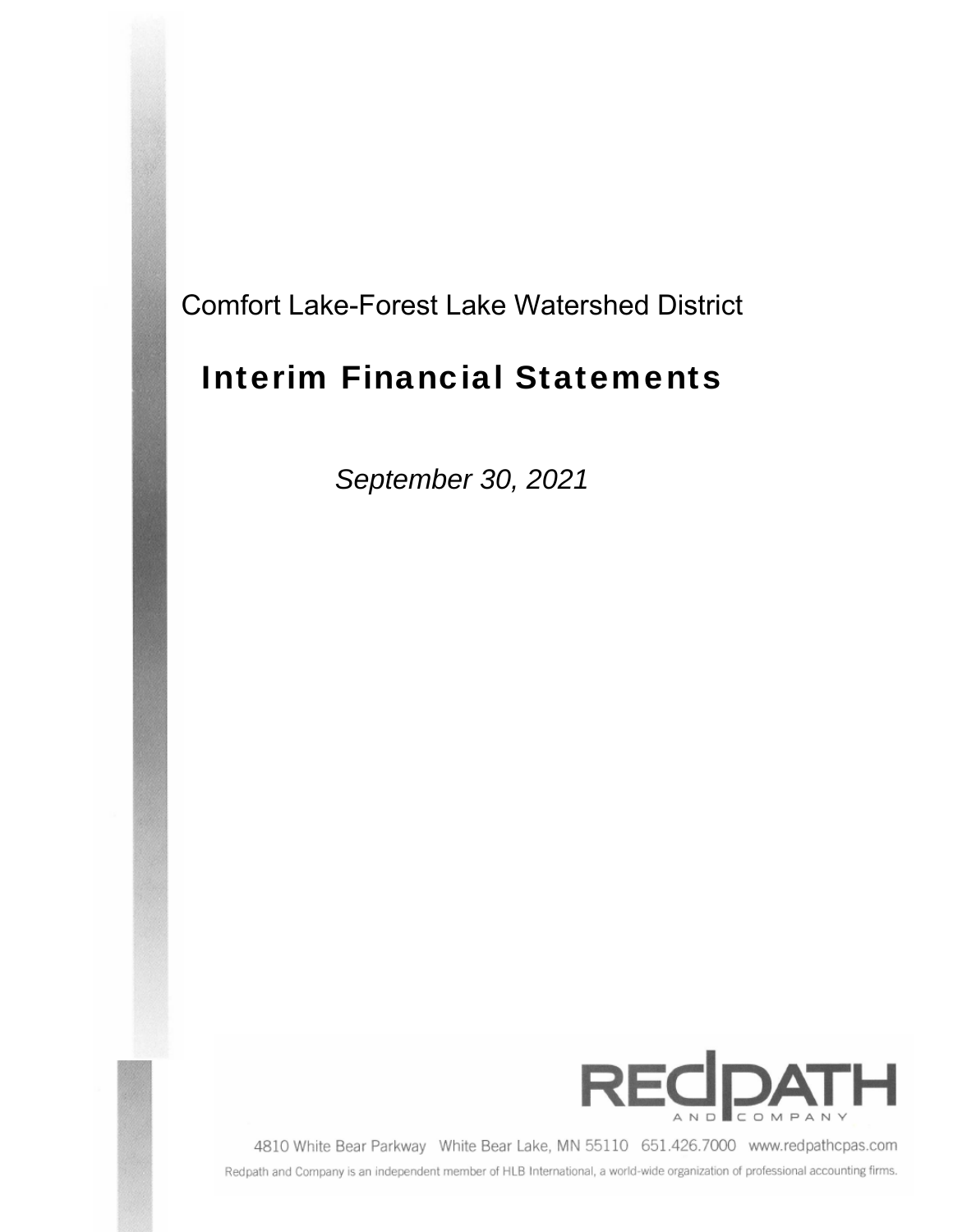#### **COMFORT LAKE-FOREST LAKE WATERSHED DISTRICT FUND BALANCE INCREASE/(DECREASE) 09/30/21**

|                                      | <b>GENERAL FUND</b> | <b>PROGRAM &amp; PROJECT</b><br><b>IMPLEMENTATION</b> | <b>TOTAL</b>   |
|--------------------------------------|---------------------|-------------------------------------------------------|----------------|
| Fund Balance $\omega$ 12/31/20:      | 27,539.59           | 892,044.00                                            | 919,583.59     |
| Year-To-Date Revenue                 | 143, 113. 52        | 1,835,445.48                                          | 1,978,559.00   |
| Year-To-Date Expenses                | 279,752.28          | 1,339,277.60                                          | 1,619,029.88   |
| Fund Balance @ 09/30/21:             | (S109,099,17)       | \$1,388,211.88                                        | \$1,279,112.71 |
| Increase/(Decrease) in Fund Balance: | (S136, 638.76)      | \$496,167.88                                          | \$359,529.12   |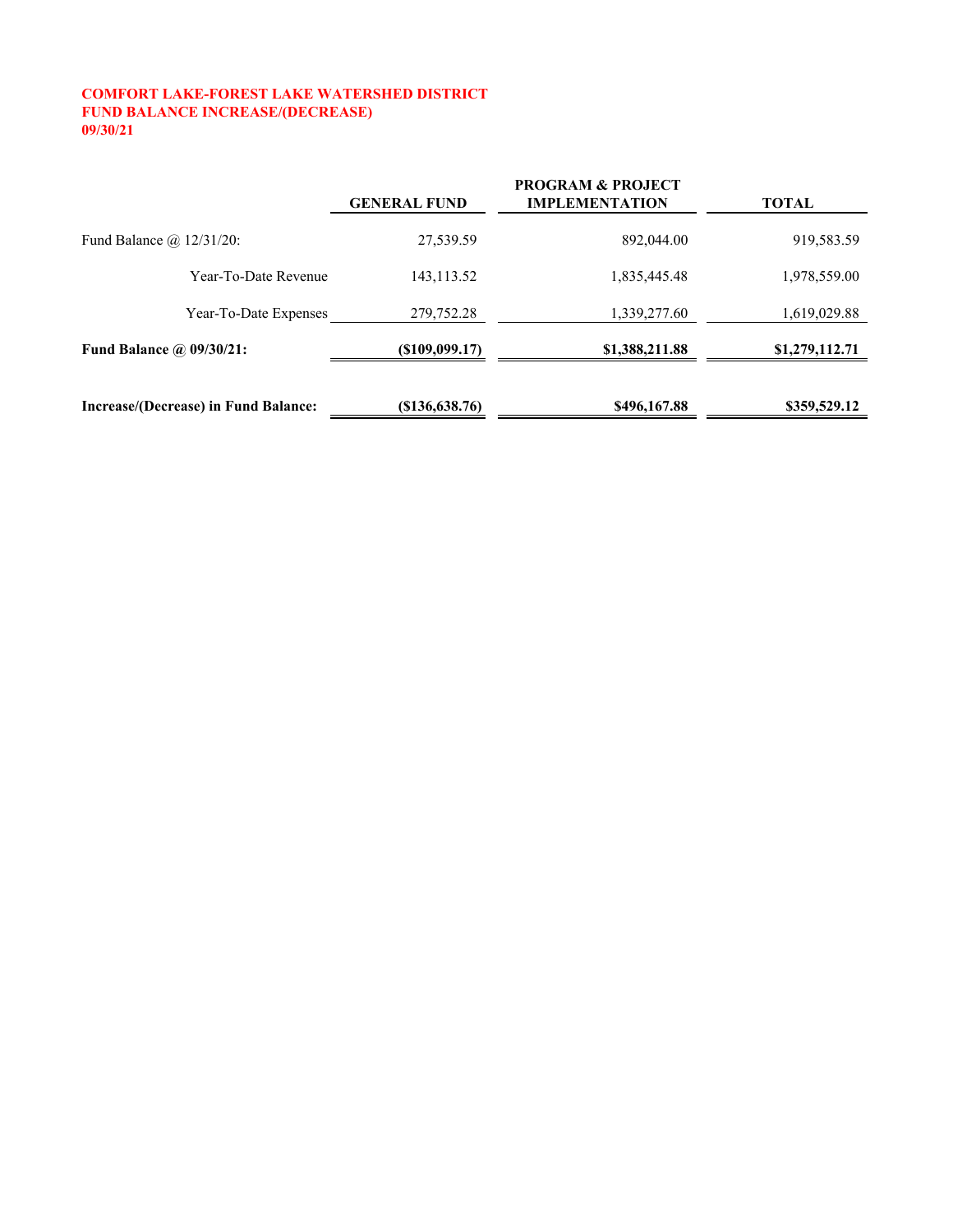#### CLFL Watershed District Balance Sheet September 30, 2021

#### ASSETS

| <b>Current Assets</b>        |              |                |
|------------------------------|--------------|----------------|
| Checking-MidWestOne          | \$1,161.78   |                |
| Savings-First Wyoming        | 1,811,165.25 |                |
| Checking-Lake Area Bank      | 73,966.76    |                |
| Permit Savings-LAB           | 391,909.35   |                |
| Due From Other Govt.         | 7,500.00     |                |
| Taxes Receivable-Delinquent  | 3,284.69     |                |
| Pre-Paid Expense             | 6,842.11     |                |
| <b>Accounts Receivable</b>   | 34.00        |                |
| Escrows Receivable           | 31,084.00    |                |
| Due from other governments   | 42,312.74    |                |
| Taxes Receivable-Delinquent  | 17,331.44    |                |
| <b>Total Current Assets</b>  |              | \$2,386,592.12 |
| Property and Equipment       |              |                |
| Total Property and Equipment |              | 0.00           |
| Other Assets                 |              |                |
| <b>Total Other Assets</b>    |              | 0.00           |
| <b>Total Assets</b>          |              | \$2,386,592.12 |

#### LIABILITIES AND CAPITAL

| <b>Current Liabilities</b>       |              |                |
|----------------------------------|--------------|----------------|
| <b>Accounts Payable</b>          | \$104,731.38 |                |
| Unavailable Revenue              | 3,284.69     |                |
| Deferred Revenue-Escrows         | 31,084.00    |                |
| <b>Escrow Account</b>            | 266,050.90   |                |
| Deferred Revenue                 | 684,997.00   |                |
| Unavailable Revenue              | 17,331.44    |                |
| <b>Total Current Liabilities</b> |              | \$1,107,479.41 |
| Long-Term Liabilities            |              |                |
| Total Long-Term Liabilities      |              | 0.00           |
| <b>Total Liabilities</b>         |              | \$1,107,479.41 |
| Capital                          |              |                |
| Fund Balance-General             | 27,539.59    |                |
| Fund Balance-Capital             | 892,044.00   |                |
| Net Income                       | 359,529.12   |                |
| Total Capital                    |              | \$1,279,112.71 |
| Total Liabilities & Capital      |              | \$2,386,592.12 |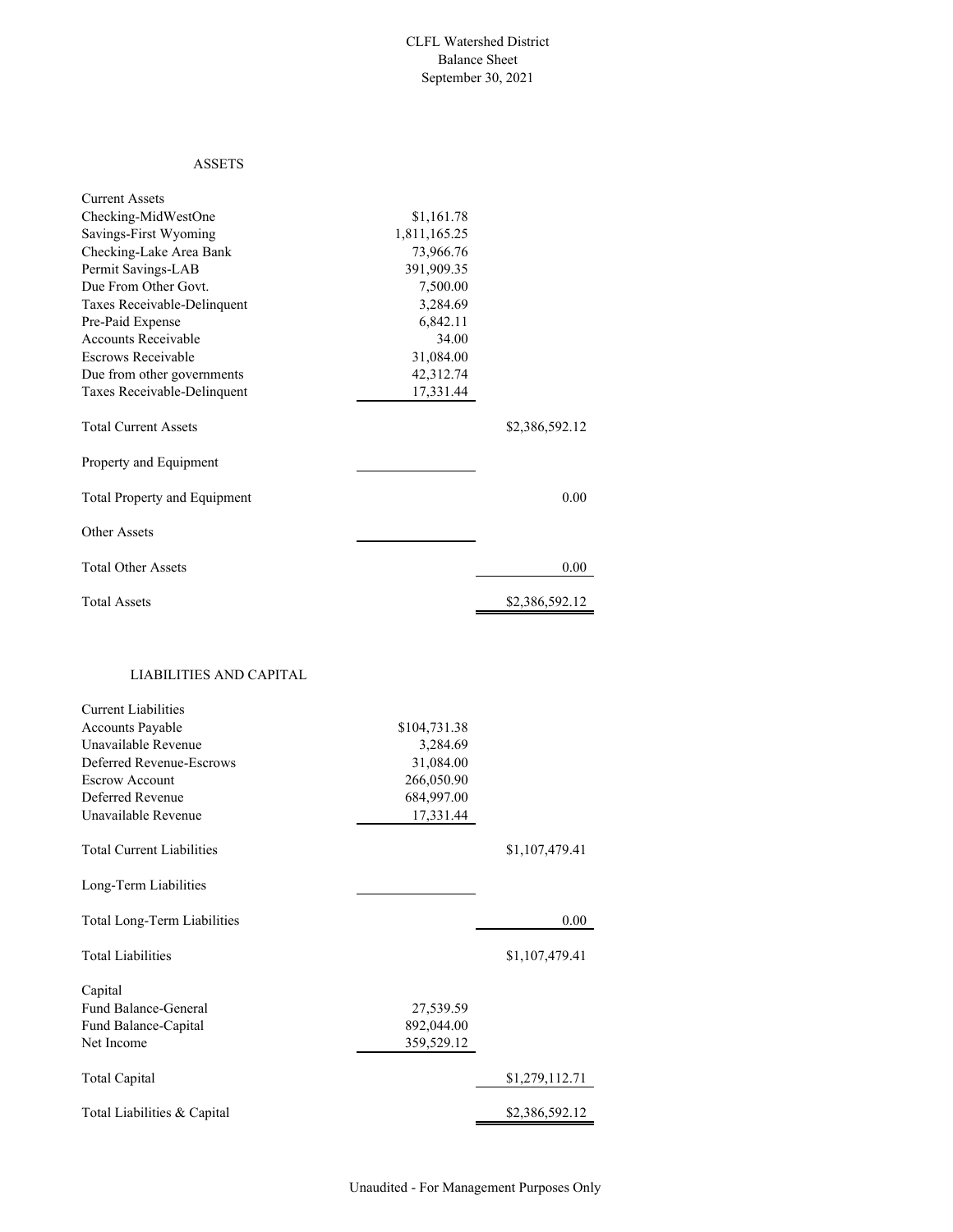#### **Comfort Lake-Forest Lake Watershed District Treasurer's Report October 28, 2021**

| INCOME for the period               | 9/1/2021 | to       | 9/30/2021   |                                                           |                       |            |                 |
|-------------------------------------|----------|----------|-------------|-----------------------------------------------------------|-----------------------|------------|-----------------|
| Source                              | Ck. Date | Dep Date | Amount      | <b>Description</b>                                        | <b>Account</b>        | Check#     | Acct#           |
| United States Treasury              | 09/02/21 | 09/02/21 |             | 717.50 Refund-4th Quarter 2019 FUTA                       | Miscellaneous Income  | QR Scan    | 1-000-3800      |
| Michael Torkelson Development, Inc. | 09/02/21 | 09/02/21 |             | 1,000.00 Permit #18-017-P8 Deposit                        | <b>Escrow Account</b> | 7340       | 3-002-A-2330    |
| Michael Torkelson Development, Inc. | 09/02/21 | 09/02/01 |             | 10.00 Permit #18-017-P8 Application Fee                   | Permit Fees           | 7340       | 3-002-A-3400    |
| Paige N Lo-Xiong                    | 09/09/21 | 09/09/21 |             | 1.000.00 Permit #20-028-P1 Deposit                        | <b>Escrow Account</b> | 5040415783 | 3-002-A-2330    |
| Paige N Lo-Xiong                    | 09/09/21 | 09/09/21 |             | 10.00 Permit #20-028-P1 Application Fee                   | Permit Fees           | 5040415783 | 3-002-A-3400    |
| MN Department of Natural Resources  | 09/20/21 | 09/20/21 |             | 1,500.00 DNR AIS Mgmt Grant - Shields Lake - Full Payment | Grant Income          | <b>ACH</b> | 3-011-26-G-3300 |
| MN Department of Natural Resources  | 09/21/21 | 09/21/21 |             | 1,500.00 DNR AIS Mgmt Grant - Bone Lake - Full Payment    | Grant Income          | <b>ACH</b> | 3-011-22-G-3300 |
| <b>MN Pollution Control Agency</b>  | 09/21/21 | 09/21/21 |             | 31,648.08 MPCA Clean Water Partnership Loan-#6            | Loan Proceeds         | <b>ACH</b> | 5-000-3950      |
| Michael Torkelson Development, Inc. | 09/22/21 | 09/22/21 |             | 1,000.00 Permit #18-017-P9 Application Fee                | <b>Escrow Account</b> | 7343       | 3-002-A-2330    |
| Michael Torkelson Development, Inc. | 09/22/21 | 09/22/21 |             | 10.00 Permit #18-017-P9 Deposit                           | Permit Fees           | 7343       | 3-002-A-3400    |
| Cove Builders, LLC                  | 09/22/21 | 09/22/21 |             | 1,000.00 Permit #19-036-P2 Application Fee                | <b>Escrow Account</b> | 1302       | 3-002-A-2330    |
| Cove Builders, LLC                  | 09/22/21 | 09/22/21 |             | 10.00 Permit #19-036-P2 Deposit                           | Permit Fees           | 1302       | 3-002-A-3400    |
| Land Title Inc.                     | 09/22/21 | 09/22/21 |             | 22.000.00 Permit #21-005 Financial Asurance               | <b>Escrow Account</b> | 155926     | 3-002-A-2330    |
| Summitt Management                  | 09/29/21 | 09/29/21 |             | 12.400.00 Permit #21-001 Financial Assurance              | <b>Escrow Account</b> | 34723      | 3-002-A-2330    |
| John & Kathryn Klis                 | 09/29/21 | 09/29/21 |             | 1,000.00 Permit #21-030 Deposit                           | <b>Escrow Account</b> | 6009       | 3-002-A-2330    |
| John & Kathryn Klis                 | 09/29/21 | 09/29/21 |             | 10.00 Permit #21-030 Application Fee                      | Permit Fees           | 6009       | 3-002-A-3400    |
| Sharon, Christopher & James Gaivnik | 09/29/21 | 09/29/21 |             | 1,000.00 Permit #21-031 Deposit                           | <b>Escrow Account</b> | 2066       | 3-002-A-2330    |
| Sharon, Christopher & James Gaivnik | 09/29/21 | 09/29/21 | 10.00       | Permit #21-031 Application Fee                            | Permit Fees           | 2066       | 3-002-A-3400    |
| Lake Area Bank-Permit Savings       | 09/30/21 | 09/30/21 |             | 17.39 3rd Quarter Interest                                | Interest Income       | $- - -$    | 1-000-3700      |
| First State Wyoming - Savings       | ---      | 09/30/21 |             | 801.62 September Interest                                 | Interest Income       | ---        | 1-000-3700      |
| Total Income for period             |          |          | \$76,644.59 |                                                           |                       |            |                 |

| <b>EXPENSES for the period</b>              | 9/1/2021  | to       | 9/30/2021 |                                         |                                |        |                 |
|---------------------------------------------|-----------|----------|-----------|-----------------------------------------|--------------------------------|--------|-----------------|
| Payee                                       | Inv. Date | Pay Date |           | <b>Amount Description</b>               | <b>Account</b>                 | Check# | Acct#           |
| Jim Carter - Void                           | 09/01/21  | 08/26/21 |           | (683.58) Permit #20-013                 | Permits/Sureties Payable       | 8356V  | 3-002-A-2330    |
| Tim Rafferty - Void                         | 09/01/21  | 08/26/21 |           | (610.29) Permit #19-002                 | Permits/Sureties Payable       | 8374V  | 3-002-A-2330    |
| <b>Timber Ghost Realty</b>                  | 09/27/21  | 09/27/21 |           | 10,000.00 Third Lake Earnest Money      | <b>Land Acquistion</b>         | 3124   | 3-920-A-4260    |
| Airfresh Industries, Inc.                   | 09/09/21  | 10/28/21 |           | 115.00 Miscellaneous Expense            | Miscellaneous                  | 8412   | 3-011-20-B-4260 |
| Jim Carter - Re-Issue                       | 09/01/21  | 10/28/21 |           | 683.58 Permit #20-013                   | Permits/Sureties Payable       | 8413   | 3-002-A-2330    |
| Cintas                                      | 09/30/21  | 10/28/21 |           | 95.04 Utilities                         | <b>Utilities</b>               | 8414   | 1-002-4300      |
| City of Forest Lake                         | 07/29/21  | 10/28/21 |           | 144.00 Utilities                        | <b>Utilities</b>               | 8415   | 1-002-4300      |
| Division of Safety Signs                    | 09/27/21  | 10/28/21 |           | 1,774.50 Project Signage                | Public Education & Information | 8416   | 3-005-B-4810    |
| <b>Emmons &amp; Olivier Resources</b>       | 10/13/21  | 10/28/21 |           | 55,714.37 September Engineering Expense | <b>Engineering Expense</b>     | 8417   | Various         |
| EvolveIP                                    | 10/06/21  | 10/28/21 |           | 319.92 Telephone/Internet Expense       | Telephone/Internet             | 8418   | 1-002-4240      |
| Forest Lake Sanitation SRC. Inc.            | 10/01/21  | 10/28/21 |           | 108.88 Utilities                        | <b>Utilities</b>               | 8419   | 3-011-20-C-4300 |
| Hallberg Inc.                               | 10/01/21  | 10/28/21 |           | 100.00 Mini-Storage Rental              | Supplies - Field               | 8420   | 3-010-A-4201    |
| Hallberg Inc.                               | 10/01/21  | 10/28/21 |           | 70.00 Mini-Storage Rental               | Rent/Lease                     | 8420   | 1-002-4635      |
| HealthPartners                              | 10/07/21  | 10/28/21 | 2.912.51  | <b>Employee Benefits</b>                | <b>Benefits</b>                | 8421   | 1-003-4110      |
| Lake Management, Inc.                       | 09/13/21  | 10/28/21 |           | 7.381.85 Contracted Services            | <b>Contracted Services</b>     | 8422   | 3-011-28-G-433  |
| League of MN Cities Trust                   | 10/04/21  | 10/28/21 |           | 1.826.00 Insurance & Bonds              | Insurance & Bonds              | 8423   | 1-001-4270      |
| League of MN Cities                         | 09/16/21  | 10/28/21 |           | 2.045.00 Dues/Fees                      | Dues/Fees/Subscriptions        | 8424   | 1-001-4245      |
| Metropolitan Council Environmental Services | 09/30/21  | 10/28/21 |           | 1,891.75 Lab Analysis                   | Lab Analysis                   | 8425   | 3-003-A-4713    |
| Metro Sales, Inc.                           | 09/30/21  | 10/28/21 | 175.00    | <b>Equipment Lease</b>                  | Equipment Purchase/Lease       | 8426   | 1-002-4635      |
| Parsell Photography                         | 10/08/21  | 10/28/21 |           | 960.00 Contracted Services              | <b>Contracted Services</b>     | 8427   | 3-003-A-4335    |
| PLM Lake & Land Mgmt. Corp.                 | 09/13/21  | 10/28/21 |           | 1.648.00 Professional Services          | <b>Professional Services</b>   | 8428   | 3-011-28-G-4335 |
| <b>Premier Custom Homes</b>                 | 10/15/21  | 10/28/21 |           | 209.71 Permit #20-028                   | Permits/Sureties Payable       | 8429   | 3-002-A-2330    |
| Prism Design & Embroidery                   | 09/08/21  | 10/28/21 |           | 1,351.75 Miscellaneous Expense          | Miscellaneous                  | 8430   | 3-011-20-B-4260 |
| Principal Life Insurance Company            | 10/01/21  | 10/28/21 |           | 712.00 Employee Benefits                | <b>Benefits</b>                | 8431   | 1-003-4110      |
| 494 Properties, LLC                         | 10/01/21  | 10/28/21 |           | 2.887.75 Office Rental Space            | Office Rental Space            | 8432   | 1-002-4210      |
| Quill                                       | 10/07/21  | 10/28/21 |           | 126.79 Office Supplies                  | <b>Office/Meeting Supplies</b> | 8433   | 1-002-4200      |
| Tim Rafferty - Re-Issue                     | 09/01/21  | 10/28/21 |           | 610.29 Permit #19-002                   | Permits/Sureties Payable       | 8434   | 3-002-A-2330    |
| <b>Rapid Press</b>                          | 10/01/21  | 10/28/21 |           | 63.70 Printing Expense                  | Printing                       | 8435   | 3-011-20-B-4208 |
| Redpath & Company                           | 09/30/21  | 10/28/21 |           | 2,015.00 Monthly Accounting & Payroll   | Audit & Accounting             | 8436   | 1-004-4330      |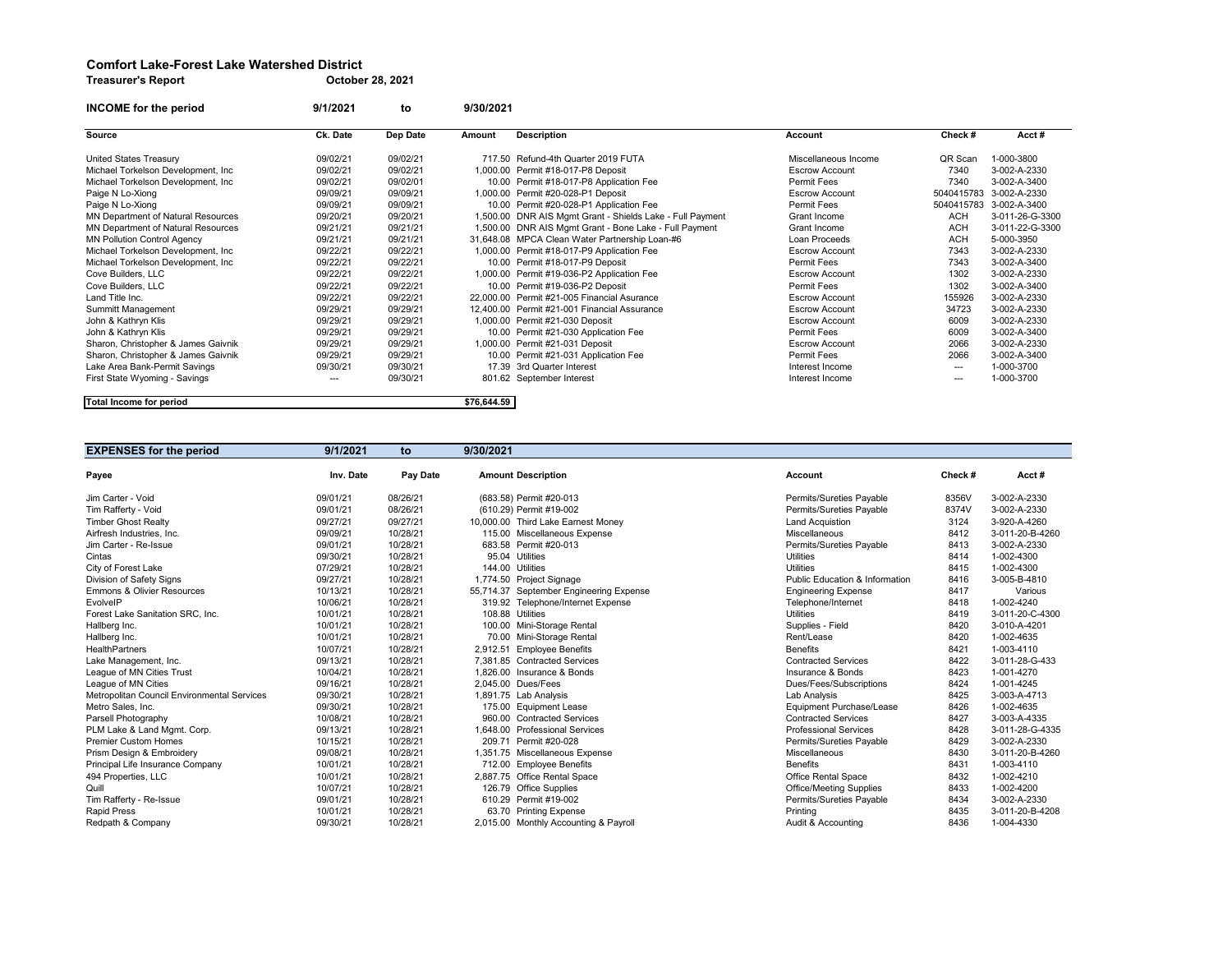| <b>EXPENSES for the period</b>                                                   | 9/1/2021                                     | to                                           | 9/30/2021    |                                                                                                                           |                                                                                                           |                              |                                                       |
|----------------------------------------------------------------------------------|----------------------------------------------|----------------------------------------------|--------------|---------------------------------------------------------------------------------------------------------------------------|-----------------------------------------------------------------------------------------------------------|------------------------------|-------------------------------------------------------|
| Payee                                                                            | Inv. Date                                    | Pay Date                                     |              | <b>Amount Description</b>                                                                                                 | Account                                                                                                   | Check #                      | Acct#                                                 |
| Rymark<br><b>Smith Partners</b><br>Washington Conservation District<br>YSI, Inc. | 09/17/21<br>09/30/21<br>09/30/21<br>02/26/21 | 10/28/21<br>10/28/21<br>10/28/21<br>10/28/21 |              | 1,579.52 Computer Software/IT Support<br>10,588.07 September Legal Fees<br>4.825.00 EMWREP<br>304.70 Monitoring Equipment | <b>Computer Software</b><br>Legal Expense<br><b>Professional Services</b><br><b>Equipment Maintenance</b> | 8437<br>8438<br>8439<br>8440 | 1-002-4203<br>Various<br>3-005-A-4335<br>3-003-A-4640 |
| <b>ELECTRONIC PAYMENTS:</b>                                                      |                                              |                                              |              |                                                                                                                           |                                                                                                           |                              |                                                       |
| September Wages/Taxes/Benefits<br><b>Xcel Energy</b><br><b>Card Services</b>     | 09/30/21<br>09/12/21<br>09/15/21             | 09/30/21<br>10/12/21<br>10/12/21             | 256.30       | 71,743.78 Wages/Taxes/Benefits<br>Utilities<br>1.379.40 Credit Card Expense                                               | Wages/Taxes/Benefits<br>Utilities<br>Various                                                              | Direct<br>EFT<br>EFT         | Various<br>Various<br>Various                         |
| <b>Total Expenses for period</b>                                                 |                                              |                                              | \$185,325.29 |                                                                                                                           |                                                                                                           |                              |                                                       |

| <b>Cash Balances</b>            | 9/1/2021       | <b>Income</b> | <b>Expenses</b> | <b>Transfers</b> | 9/30/2021      |
|---------------------------------|----------------|---------------|-----------------|------------------|----------------|
|                                 |                |               |                 |                  |                |
| <b>Checking Account</b>         | 1.161.78       |               |                 |                  | 1.161.78       |
| Checking Account-Lake Area Bank | 58.008.70      | 717.50        | 162.959.44      | 178,200.00       | 73.966.76      |
| Permit Savings-Lake Area Bank   | 351.431.96     | 40.477.39     |                 |                  | 391.909.35     |
| <b>Savings Account</b>          | 1.963.915.55   | 35.449.70     | 10.000.00       | (178.200.00)     | 1.811.165.25   |
| <b>Total Funds:</b>             | \$2,374,517.99 | \$76.644.59   | \$172,959.44    | \$0.00           | \$2,278,203.14 |

**2021 Fund Balance**<br> **Comparison 12/31/20 Comparison income**<br> **Expenditures Comparison 12/31/2010**<br> **Expenditures FUND BALANCE @ 12/31/20 Income Expenditures @ 09/30/21** General Fund \$27,539.59 | 143,113.52 | 279,752.28 | (\$109,099.17) General Fund (\$109,099.17) \$27,539.59 143,113.52 279,752.28 (\$109,099.17) \$1,388,211.88 \$1,388,211.88 \$892,044.00 1,835,445.48 1,339,277.60 (\$1,388,211.88 1,388,211.88 **TOTAL DISTRICT FUND BALANCE \$919,583.59 \$1,978,559.00 \$1,619,029.88 \$1,279,112.71**